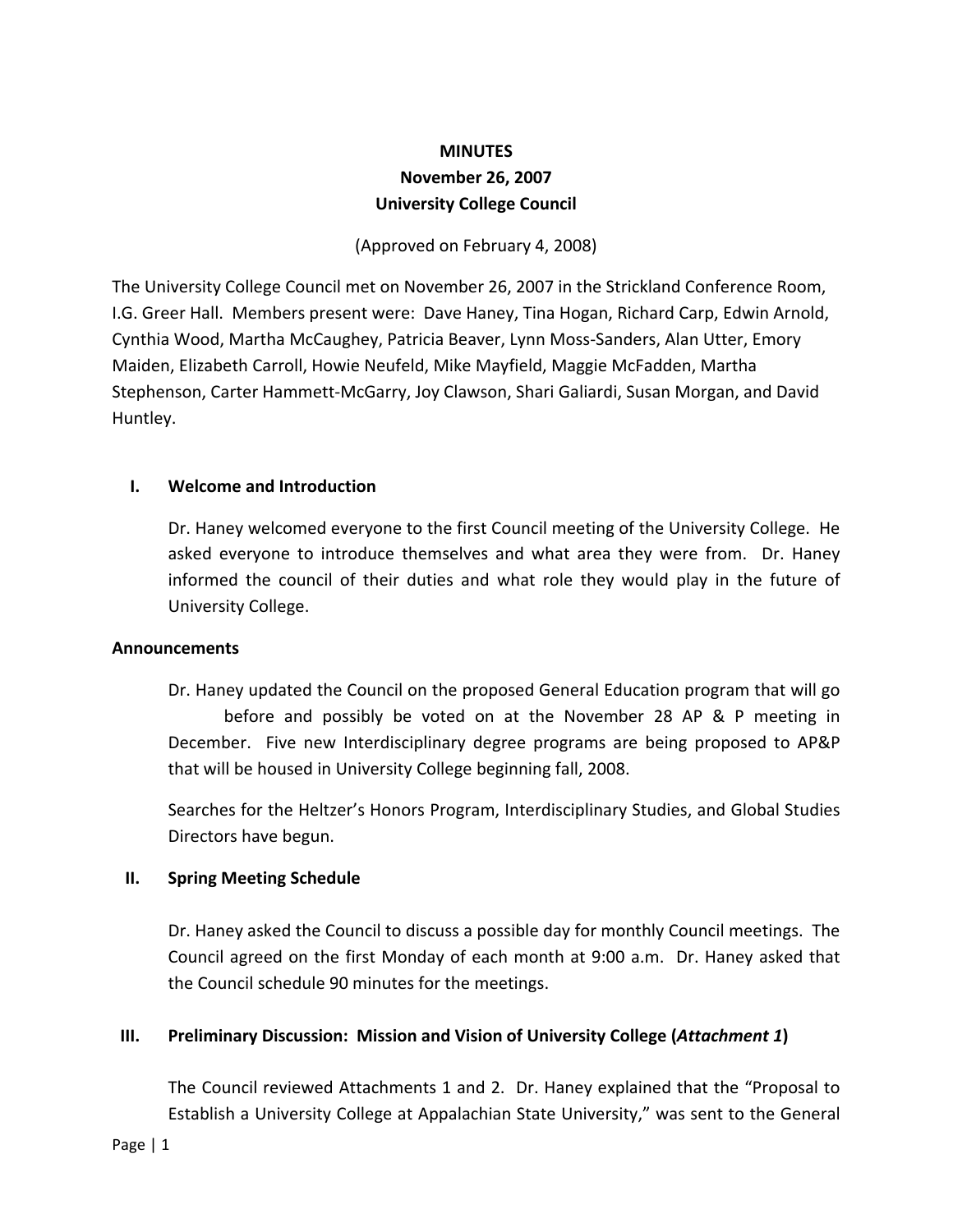Administration and approved on September 7, 2007. The Council discussed what they would like for the mission and vision statement to be for the College. They suggested reviewing the missions of specific units to see how they could be incorporated into the statement. Some suggestions of what needed to be included in the final statement were: helping faculty and students with connections across divisions, putting Academics and then the General Education after the mission statement, and including community partnerships. Dr. Haney and others suggested that movement throughout the curriculum should be in the first part of the statement. Dr. Carp suggested Dr. Haney draft a new mission statement and let the different units see how they fit into the proposed statement.

After some discussion, the Council asked Dr. Haney to draft a new statement including the suggestions from the meeting and send it out before the next Council meeting. Dr. Haney asked that everyone send him their unit mission statements and he would see if he could incorporate them into the draft mission statement.

## **IV. Procedures and practical issues for University College**

Dr. Haney discussed forming an Executive committee. This committee would represent the Council at meetings with other Boards and committees. Mr. Huntley suggested not forming one, commenting that at least in the beginning, the University Council should work as one group and by doing so would be keeping with the concept of why the University College was formed. Dr. Beaver pointed out that a sub‐committee could be formed if problems were to arise or a project needed to be assigned.

# *The Council unanimously agreed not to have an Executive committee at this time.*

Dr. Haney discussed Attachment 3, Faculty Handbook description. He explained the description proposed would be inserted into the Faculty Handbook in Section 7.5.

*Motion was made by Dr. Carp to approve the Faculty Handbook description of the University College, seconded by Ms. Stephenson. The motion was approved unanimously.* 

Dr. Haney reported on several changes regarding space in the D.D. Dougherty building which currently houses several University College programs. Military Science will be moving out of the D.D. Dougherty building sometime in fall, 2008. This would create space for new University College programs. General Education will be taking over the Freshman Seminar space in the Old Belk Library building. A new building is being proposed on campus, "Center for Student Excellence." If and when this building is completed, it could possibly house the Honors Program, Student Research, A.C.T. and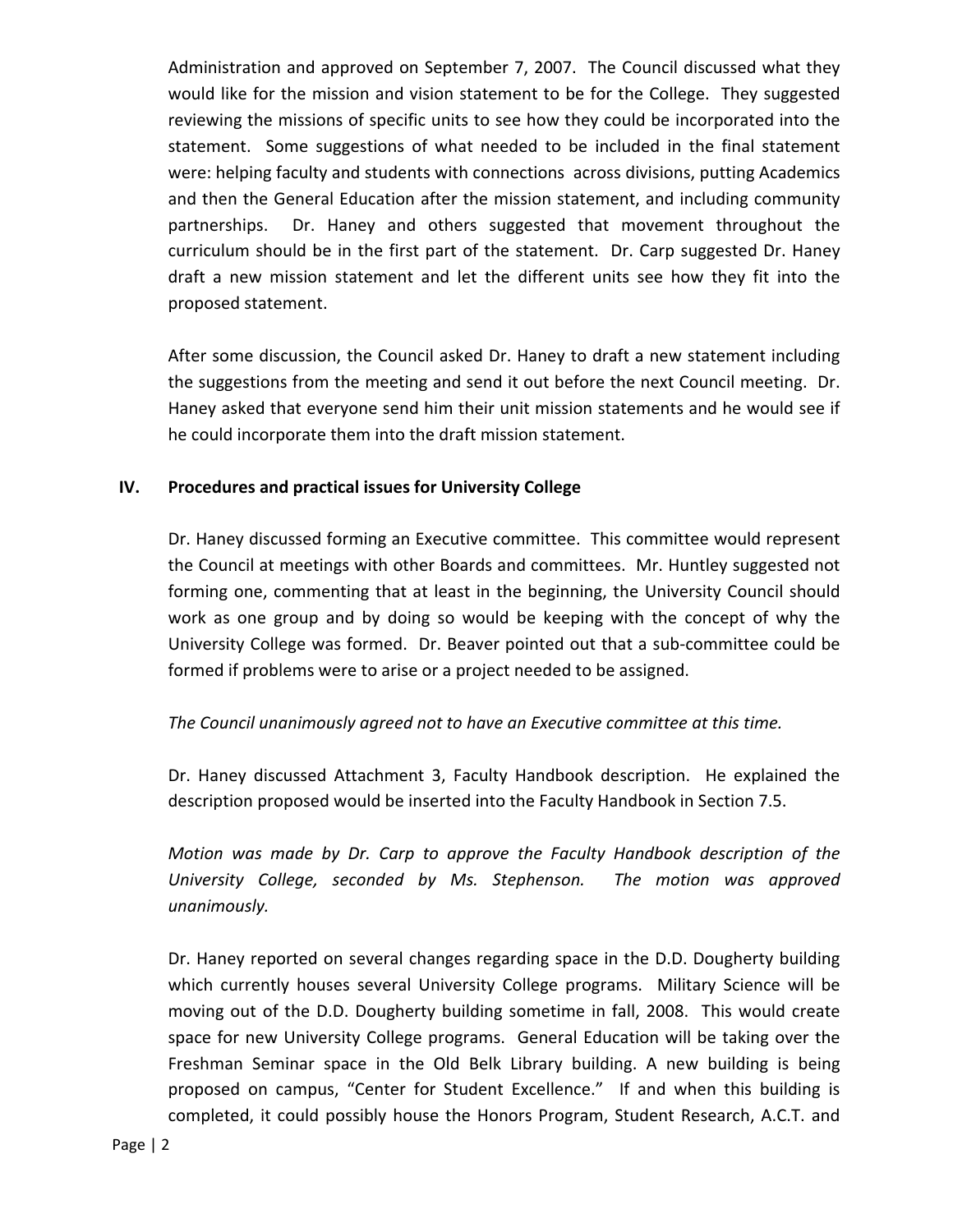others. Student fees would be paying for the majority of the construction of the building and therefore only certain programs could be housed within that building. This may allow additional space elsewhere for other University College programs.

Departments should be receiving budgets this month. Dr. Haney advised the Council that staff support would be available to them for projects and functions if needed.

Dr. Haney asked the Council to take the lead on getting the faculty to understand the need for revised faculty evaluation processes , especially with the Interdisciplinary Programs falling under University College. He explained that a memo would be going out from Academic Affairs and Arts and Sciences about the process for evaluating faculty reassigned to interdisciplinary programs.. The Council also discussed the consistency of using "Programs" instead of "Department" in documents that included both programs and departments.

Dr. Haney updated the Council on possible fundraising and naming opportunites for University College. He would be meeting with Susan Pettyjohn, Vice Chancellor for University Advancement, and would give a report at the next meeting.

Dr. Haney asked that each department continue updating him on their needs from Tech Support and equipment. He also reported on the new University College website. It is under construction but should go live January 2008. Ms. Stephenson requested that Dr. Haney meet with Don Rankins, Director of the Registrar's Office, about making changes to the Registrar's webpage and about the need for clarifying how the Unviersity College would change procedures related to the registrar's office. After some discussion, the Council asked Dr. Haney to invite Mr. Rankins to the next Council meeting in February.

The Council discussed the different campus organizations on which the University College needed representation, as well as national organizations in which the University College should participate.. In addition to the ones listed on the agenda, the Council added AP & P and the Council of Chairs.

#### **Other Discussion**

Council asked to add "Other Items" to future agendas. They also suggested adding a place on the University College website for the Council to log into to access agenda items, and also for discussions.

#### **Adjourn**